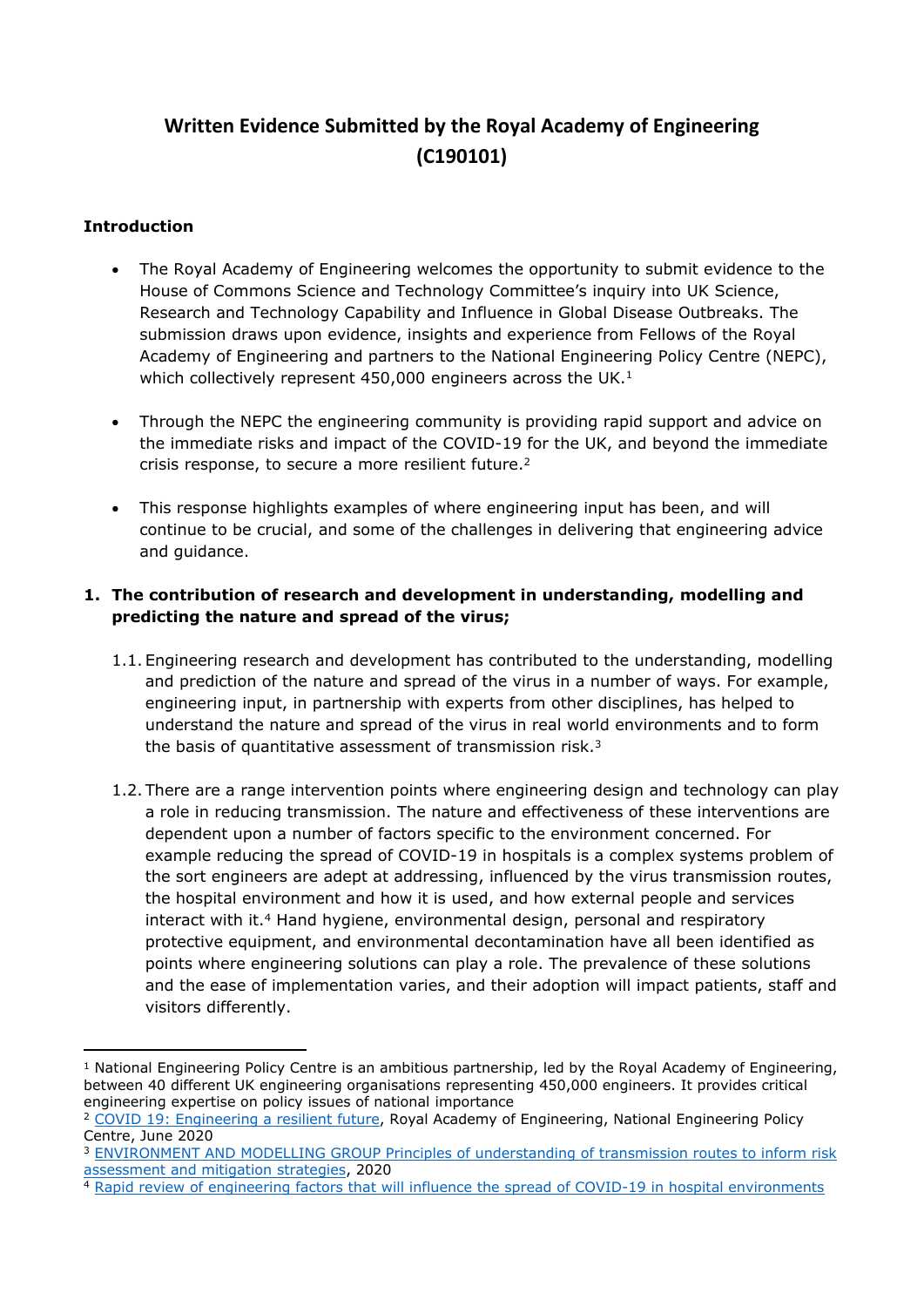- 1.3. These solutions should not be developed by engineers alone. Instead it is critical that the engineering and healthcare communities collaborate on this challenge and include human factors expertise, statisticians and epidemiologists for a holistic approach, as advocated for instance in the National Engineering Policy Centre briefing 'Rapid review of engineering factors that will influence the spread of COVID-19 in hospital environments'<sup>5</sup>. This holistic approach should be taken early in any future crisis.
- **2. The capacity and capability of the UK research base in providing a response to the outbreak, in terms of:**
	- **advice to government, public bodies and others on managing the outbreak;**
	- **the development of testing, diagnostic methods and technologies;**
	- **the development and testing of vaccines; and**
	- **the development and testing of therapeutics;**
	- 2.1.An effective response requires good technical solutions alongside a clear understanding and development of the implementation routes which accompany them and an integration of these innovations into an operational context. The response to the pandemic by the UK research base has been impressive and has confirmed the UK's strengths in academic research across diagnostics, vaccines and therapeutics. Where many of the challenges have been seen is in the delivery and implementation of the solutions, for example in understanding and managing supply and distribution of PPE, or managing the data from testing. These delivery and implementation challenges are central elements in an engineering approach to developing solutions. To take vaccines as an example, alongside the need for new vaccines to be developed, how they would be disseminated rapidly and manufactured at scale are already being considered. Manufacturing processes are being developed while the vaccine goes through the clinical trial together with innovative approaches to delivery.<sup>6</sup> Similar advancements in research and development and collaboration with industry will be needed to address issues of scale-up, value for money and usability in a range of local and global contexts. The integration of these innovations with effective tracking and tracing and environmental controls must be considered to contain COVID-19 in the short, medium and long term.
	- 2.2. The response to the pandemic by the UK engineering base, both in academia and in business, has been rapid, agile and extensive. Engineers are responding in a number of different ways:
		- Engineers are **collaborating and rapidly innovating** to provide solutions to pressing problems, such as the collaboration that resulted in the UCL-Ventura breathing aid<sup>7</sup> and the engineers that set up the Nightingale field hospitals on time. Whilst the development of a UK mobile tracing app was frustrated, UK engineers made advances, greatly enhancing the effectiveness of the Bluetooth signals, and modelled responsible tech behaviours by opening up their advances to scrutiny on GitHub.
		- Engineers can both take new invention through to application, **or use existing technology** to develop new approaches to emerging problems such as M-squared

<sup>5</sup> [Rapid](https://www.raeng.org.uk/publications/briefings-statements-letters/engineering-factors-that-will-limit-covid) [review](https://www.raeng.org.uk/publications/briefings-statements-letters/engineering-factors-that-will-limit-covid) [of](https://www.raeng.org.uk/publications/briefings-statements-letters/engineering-factors-that-will-limit-covid) [engineering](https://www.raeng.org.uk/publications/briefings-statements-letters/engineering-factors-that-will-limit-covid) [factors](https://www.raeng.org.uk/publications/briefings-statements-letters/engineering-factors-that-will-limit-covid) [that](https://www.raeng.org.uk/publications/briefings-statements-letters/engineering-factors-that-will-limit-covid) [will](https://www.raeng.org.uk/publications/briefings-statements-letters/engineering-factors-that-will-limit-covid) [influence](https://www.raeng.org.uk/publications/briefings-statements-letters/engineering-factors-that-will-limit-covid) [the](https://www.raeng.org.uk/publications/briefings-statements-letters/engineering-factors-that-will-limit-covid) [spread](https://www.raeng.org.uk/publications/briefings-statements-letters/engineering-factors-that-will-limit-covid) [of](https://www.raeng.org.uk/publications/briefings-statements-letters/engineering-factors-that-will-limit-covid) [COVID-19](https://www.raeng.org.uk/publications/briefings-statements-letters/engineering-factors-that-will-limit-covid) [in](https://www.raeng.org.uk/publications/briefings-statements-letters/engineering-factors-that-will-limit-covid) [hospital](https://www.raeng.org.uk/publications/briefings-statements-letters/engineering-factors-that-will-limit-covid) [environments](https://www.raeng.org.uk/publications/briefings-statements-letters/engineering-factors-that-will-limit-covid)

<sup>6</sup> UKRI – Press release – [Creating](https://www.ukri.org/research/coronavirus/test-treatments-and-vaccines/creating-new-vaccines/) [new](https://www.ukri.org/research/coronavirus/test-treatments-and-vaccines/creating-new-vaccines/) [vaccines](https://www.ukri.org/research/coronavirus/test-treatments-and-vaccines/creating-new-vaccines/)

 $<sup>7</sup>$  For a discussion of how the community collaborated on the CPAP ventilator see the Academy's Innovation</sup> in a Crisis event: [UCL-Ventura](https://www.raeng.org.uk/events/events-programme/2020/may/innovation-in-a-crisis-ucl-ventura) [breathing](https://www.raeng.org.uk/events/events-programme/2020/may/innovation-in-a-crisis-ucl-ventura) [aid](https://www.raeng.org.uk/events/events-programme/2020/may/innovation-in-a-crisis-ucl-ventura) [\(CPAP\)](https://www.raeng.org.uk/events/events-programme/2020/may/innovation-in-a-crisis-ucl-ventura)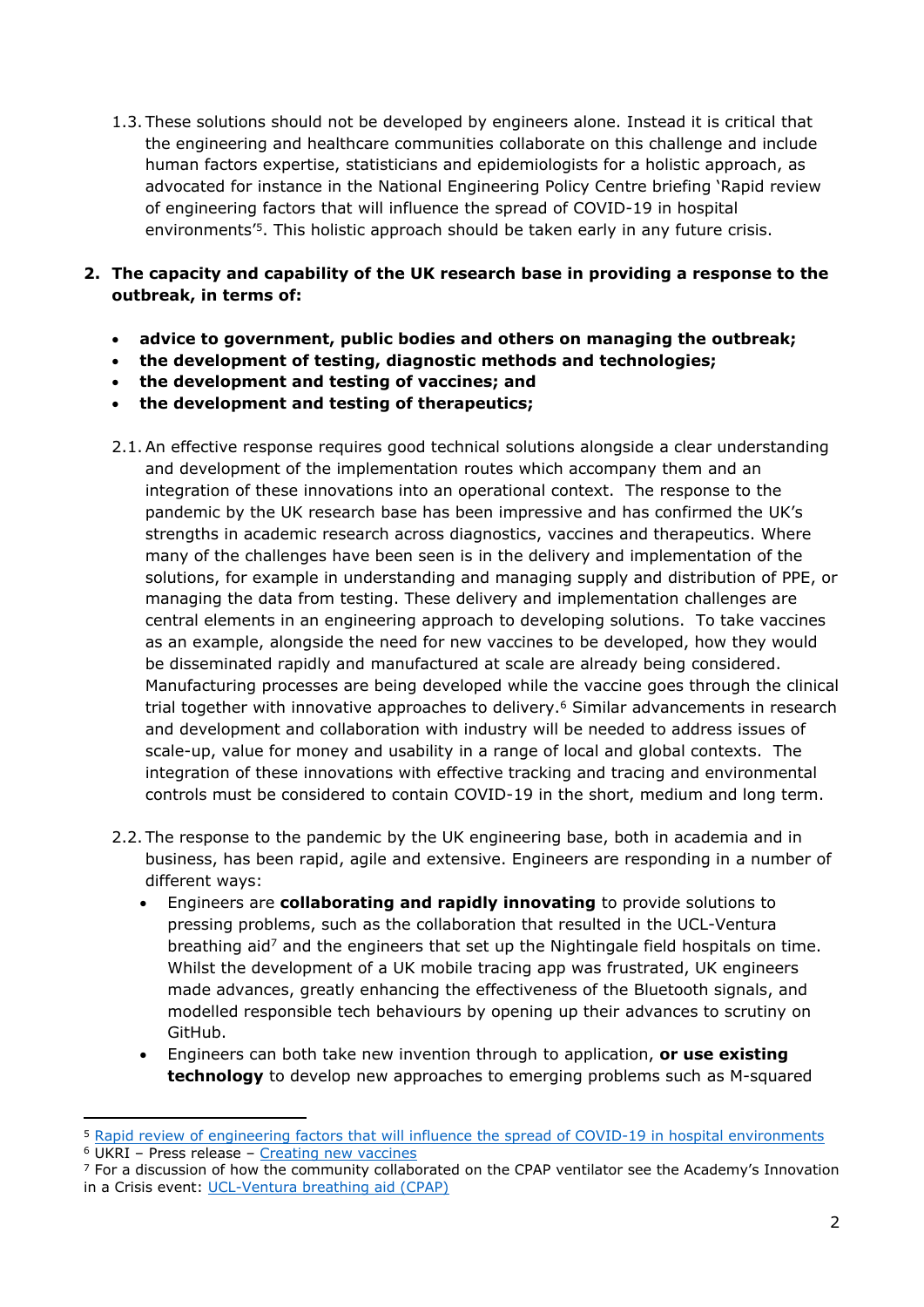lasers and the University of Strathclyde using their novel laser technology for safer UV-C hospital decontamination, and the collaborative activity which rapidly scaled ventilator production.

- This engineering innovation can take the form of pulling new invention through to application, or **using existing technology, processes and know-how** to develop new approaches to emerging problems such as M-squared lasers and the University of Strathclyde using their novel laser technology for safer UV-C hospital decontamination.
- Engineers are **repurposing their activities** and pivoting their businesses to produce much needed items such as personal protective equipment (PPE) $8$  or utilise their existing technologies for new purposes, such as DNA Nudge repurposing of their equipment (see section 2.9 below).
- Engineers are **providing advice into government**, for example on topics such as ventilation and engineering controls to reduce the spread of COVID-19 in hospital environment, including through the Scientific Advisory Group for Emergencies (SAGE), the Royal Academy of Engineering and the National Engineering Policy Centre.
- Engineers are **sharing best practice**, for example the Chartered Institution of Building Services Engineers (CIBSE) has published guidance for business owners, managers and employers, which advises on safe working practices and assessing building services when preparing an office for safe re-occupation and BCS has held a webinar on how the coronavirus is changing the cybersecurity threat landscape.
- **Global networks** are also being convened, this has encouraged greater knowledge sharing and fostered international collaboration between experts, cutting through traditional geographical boundaries and national interests. For example, the Academy shared learning from international partner organisations in the early stages of the pandemic<sup>9</sup>.
- Many engineers in key sectors, such as communications, food and energy, have **continued working** throughout the pandemic to protect the UK from additional strains and vulnerabilities that arose from the crisis.
- The engineering community is also initiating and participating in discussions to **learn lessons** from the pandemic response which will inform the recovery process and support a more resilient future.
- The engineering community has an important part to play in **economic recovery**, and working effectively in the 'new normal', both by transitioning its working practices (e.g. virtually) and in delivering innovation to support recovery and resilience.
- 2.3. The engineering community has sometimes felt that its capacity and capability to respond to the pandemic has exceeded the capacity of the government to filter, respond and follow-up on offers of engineering support. Relatedly, when engineering input has reached government it appears it has not always been received by the most appropriate part of government. Offers of support in the production of PPE and ventilators are perhaps the two most high-profile examples of supply of support exceeding the government's capability to effectively manage the input. Given the unprecedented nature of the crisis and the magnitude of pressures on the government and civil service,

<sup>8</sup> For a discussion of how the community mobilised to develop PPE during the crisis see the Academy's Innovation in a Crisis event on the issue: [Inside](https://www.raeng.org.uk/events/events-programme/2020/july/innovation-in-a-crisis-q-a-series-xxxx) [efforts](https://www.raeng.org.uk/events/events-programme/2020/july/innovation-in-a-crisis-q-a-series-xxxx) [to](https://www.raeng.org.uk/events/events-programme/2020/july/innovation-in-a-crisis-q-a-series-xxxx) [make](https://www.raeng.org.uk/events/events-programme/2020/july/innovation-in-a-crisis-q-a-series-xxxx) [PPE](https://www.raeng.org.uk/events/events-programme/2020/july/innovation-in-a-crisis-q-a-series-xxxx) [for](https://www.raeng.org.uk/events/events-programme/2020/july/innovation-in-a-crisis-q-a-series-xxxx) [the](https://www.raeng.org.uk/events/events-programme/2020/july/innovation-in-a-crisis-q-a-series-xxxx) [frontline](https://www.raeng.org.uk/events/events-programme/2020/july/innovation-in-a-crisis-q-a-series-xxxx)

<sup>9</sup> <https://www.raeng.org.uk/policy/engineering-response-covid-19-coronavirus/international-responses>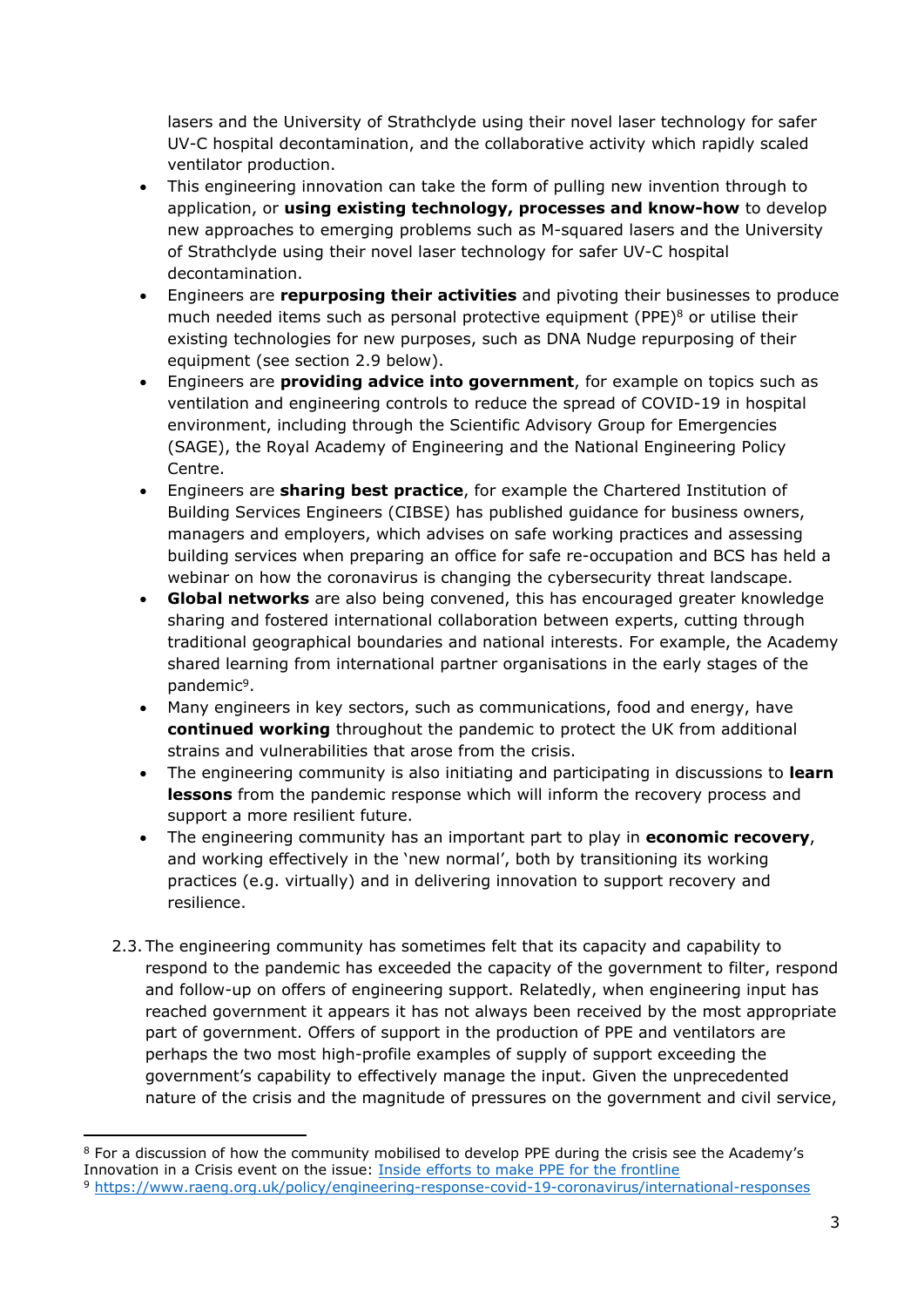combined with the scale of the response from the engineering community this mismatch is perhaps not surprising.

- 2.4. The Academy, understanding how much the engineering community had to offer to the pandemic response and also aware of the exceptional demands on the government and civil service, positioned itself as a filter and quality control of offers of support from the engineering community. As appropriate, connections were then made with the most relevant parts of government, many of which were facilitated through the Chief Scientific Advisors, several of who are engineers, and the Government Chief Scientific Adviser and the Government Office for Science have been extremely helpful in making connections.
- 2.5.A call to action by the Academy resulted in over 600 ideas, innovations and offers for help from the engineering community. All submissions of ideas and products were reviewed and categorised by an expert panel, and those with the most promise were advanced, for example with a letter of support if further funding was needed, or connected to the most appropriate part of government. Through the call 1000 engineering volunteers were identified for field hospitals, a partnership is being explored for a machine learning tool to support engineering upskilling, and support was provided DNA Nudge. The Academy's approach has now progressed to responding to problems resulting from COVID-19 that are clearly defined by clinicians, public health experts and government, by making connections to engineering expertise, advice and facilities.
- 2.6. There is room to enhance Government's capability and capacity to absorb and use engineering expertise and advice. Engineering advice is related to, but distinct from, Science advice<sup>10</sup>, often focussing on the translation of science into practical application, concerned with scale, logistics and cost. It draws upon the experience of industry and enterprise as well as academic knowledge and communicates know-how and systems approaches as well as evidence.
- 2.7.Attention should be given to recruitment to the civil service and the number of civil servants with an engineering or other technical background, and what technical leadership departments have in place to define upcoming challenges, and to seek out, absorb and use appropriate advice on issues such as logistics, systems approaches, and the interplay between research and operations. Continuing professional development also has a part to play for technical roles in the Civil Service.
- 2.8. The Academy has launched a programme of Policy Fellowships to support existing civil servants to enhance their understanding of, and ability to access and utilise, engineering advice. Other initiatives address the need to bring engineering skills into government at different levels, such as the work of [Public](https://www.publicpractice.org.uk/) [Practice](https://www.publicpractice.org.uk/), who source private sector expertise in the built environment into local authorities.
- 2.9.With regard to the development of testing, diagnostic methods and technologies, vaccines and therapeutics, engineering has a critical role to play. For example, DNA Nudge has repurposed its previously nutrition-focussed diagnostic chip to detect the

<sup>&</sup>lt;sup>10</sup> See for instance: Adam C.G. Cooper et al, 'Engineering advice in policy making: a new domain of inquiry in evidence and policy', forthcoming in *Evidence & Policy*, Policy Press.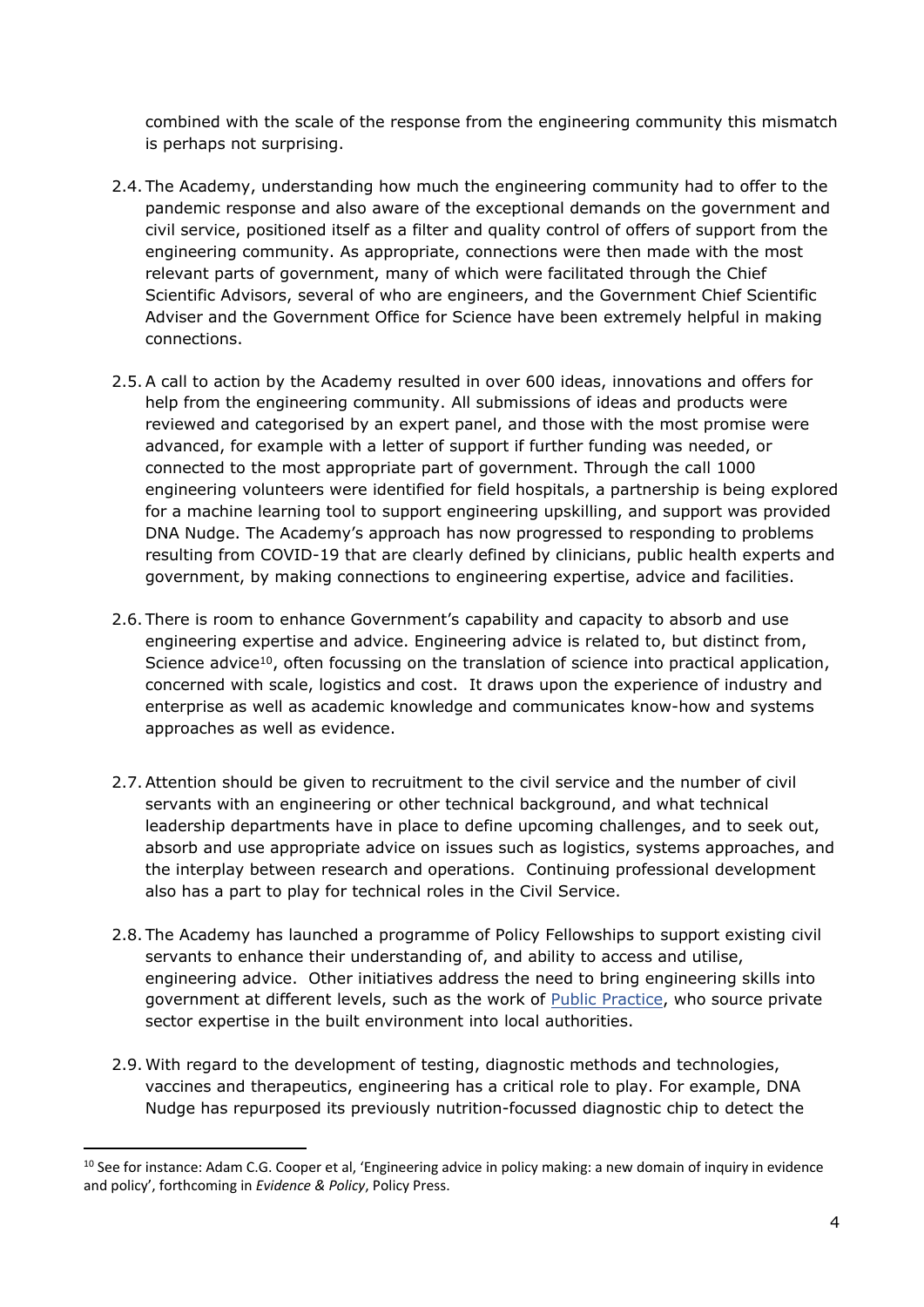Covid-19 virus. This technology can facilitate the test to be performed on the spot, independent of a lab, with minimal expertise required for operation. The results are delivered in a little over one hour. Government has now placed a £161 million order for 5.8 million DNA Nudge COVID-19 test kits to be used in NHS hospitals from September after it gained regulatory clearance. Fast tracking of the Vaccines Manufacturing Innovation Centre will enable innovative manufacturing facilities that are adaptable depending on which vaccine is successful, sustainable and deliver high volumes quickly.

2.10. COVID-19 has made it harder to rapidly increase production, due to issues with supply chains, and gaps in understanding on where capacity lies in the public and private sector. Spikes in global demand have highlighted the importance of visible supply networks that aren't reliant on single suppliers or countries, and strong communication lines that also provide important mechanisms to share learning.<sup>11</sup> There are opportunities for technological innovation to create manufacturing processes and supply chains that are more resilient to future shocks. We discuss this further in section 7.3 below. Please see the response from the Institution of Chemical Engineers and the International Society for Pharmaceutical Engineering UK Affiliate for a more specific focus on opportunities to increase pharmaceutical supply chain resilience.

## **3. The flexibility and agility of institutions, Government departments and public bodies, and processes to respond appropriately during the crisis including:**

## **the availability and responsiveness of funding; and**

- 3.1. The speed and agility with which UKRI issued a rolling funding call for ideas that address and mitigate the impacts of COVID is to be commended. The flexibility of the grants combined with the broad remit of the call and eligibility for both businesses and researchers is welcomed. This approach should allow for a broad diversity of ideas to progress rapidly. The Academy would like to see UKRI review the factors which enabled it and its component parts to operate with more speed, agility, and flexibility to inform new processes, and to enable this agility to be maintained when back to 'business as normal'.
- 3.2. Ensuring the survival of innovative R&D intensive businesses throughout the crisis is necessary for the quick bounce back upon which future recovery and growth depends. Therefore, the £1.25 billion package for firms driving innovation is also to be applauded. The diversity of products recognises that different types of businesses need different types of support. The record number of applications for the Innovate UK Fast Start grants, with applications in excess of double the initial funding commitment of £250 million for the Future Fund being received on the first day alone, demonstrates that there is significant unmet demand from innovative UK businesses.
- 3.3.With the impacts of the COVID-19 pandemic ongoing the Academy would like to see the government continue to respond flexibly to the evolving needs of the full spectrum of innovative businesses. There are concerns in the engineering community that earlystage angel-backed businesses are at considerable risk with no obvious support for them.

<sup>11</sup> [Supply](https://www.raeng.org.uk/Publications/Reports/Supply-chain-challenges,-lessons-learned-and-oppor) [chain](https://www.raeng.org.uk/Publications/Reports/Supply-chain-challenges,-lessons-learned-and-oppor) [challenges,](https://www.raeng.org.uk/Publications/Reports/Supply-chain-challenges,-lessons-learned-and-oppor) [lessons](https://www.raeng.org.uk/Publications/Reports/Supply-chain-challenges,-lessons-learned-and-oppor) [learned](https://www.raeng.org.uk/Publications/Reports/Supply-chain-challenges,-lessons-learned-and-oppor) [and](https://www.raeng.org.uk/Publications/Reports/Supply-chain-challenges,-lessons-learned-and-oppor) [opportunities](https://www.raeng.org.uk/Publications/Reports/Supply-chain-challenges,-lessons-learned-and-oppor)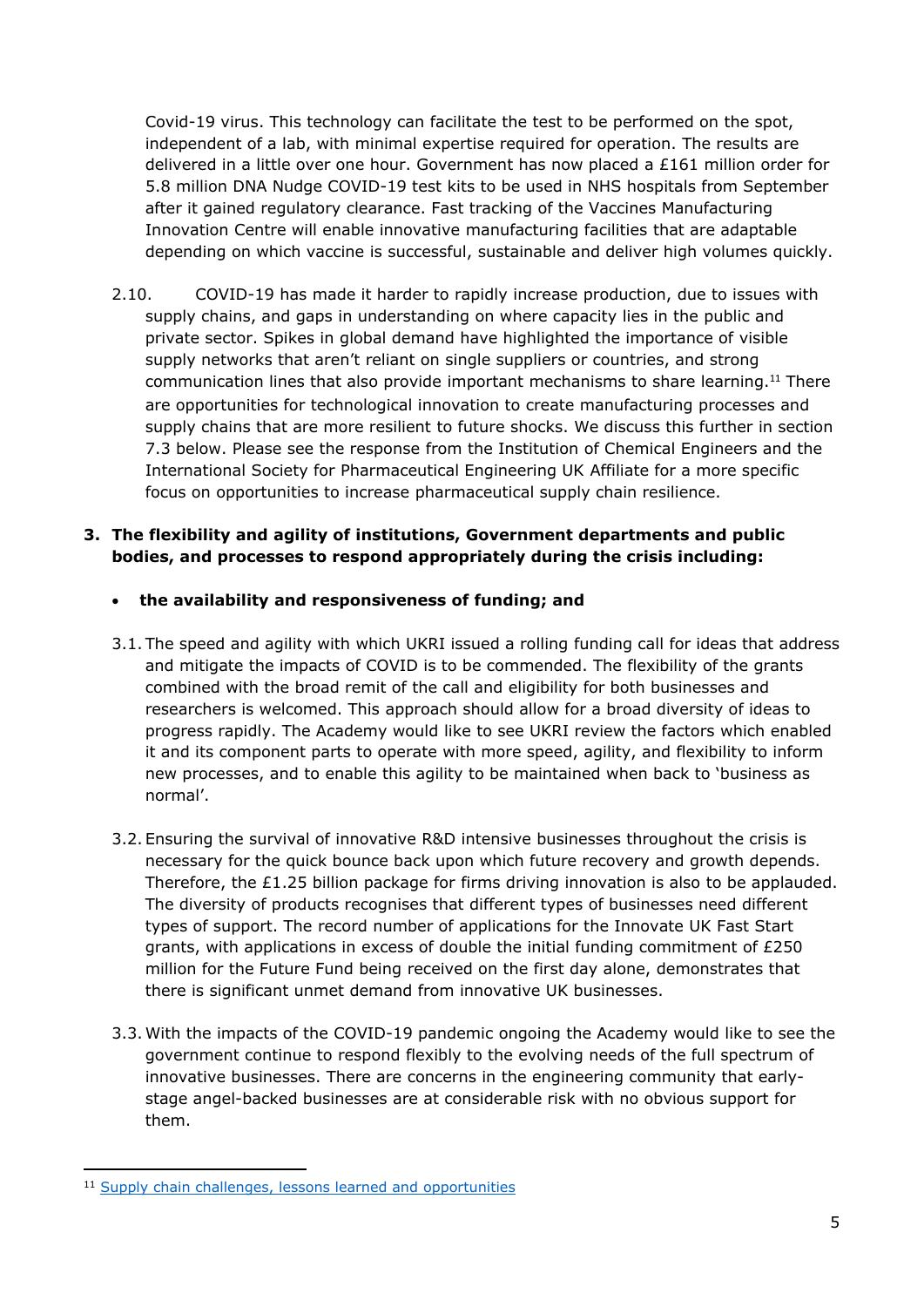#### **the optimal functioning of regulatory and ethical processes;**

- 3.4. The MHRA has responded incredibly quickly to create clear frameworks that have enabled a wide range of innovative solutions to be developed for PPE and ventilators. These were made widely available and were iterated as evidence suggested human factors design considerations needed to be included. This adjustment highlights the need to understand the facilities in which technology will be deployed, such as the availability of oxygen sources for oxygen intensive CPAP designs. The very short timescales for some of the emergency regulations may mean more higher performing designs missed the opportunity for regulatory approval.
- 3.5. The European Commission relaxed the testing expectations for medical grade PPE to remove some requirements such as shelf life testing. This has enabled the UK Standards bodies and testing facilities to be more agile. NPL, BSI and MHRA have been responsive providing advice and guidance while under unprecedented demand. However, as regulation and standards are inherently complex, clearer support could be provided for innovators to avoid confusion and speed up processes. Some research groups identified through the Academy's call for ideas which were developing novel PPE designs were initially directed towards one standard and then it transpired a different one was required and in one case an entirely new standard was needed, increasing the timeline to deployment.
- 3.6. For other industries responding to the needs of the healthcare crisis there was a learning curve to get used to the less prescriptive nature of MHRA regulations and understand the additional manufacturing standards required for medical devices. There may be benefit in clearer articulation of where the different standards diverge between sectors in order to be able to quickly identify the additional steps needed if repurposing facilities. This could increase the agility of the UK manufacturing capability.
- 3.7.Clinical trials are being permitted to make more use of evidence based on precedent in order to enable important progress to be made quickly whilst ensuring vaccine safety.

## **the availability and influence of scientific advice in all Government departments and public bodies—including by departmental Chief Scientific Advisers; and**

- 3.8. The COVID-19 pandemic has shone a spotlight on the importance of science advice in government and has proven the structures that enable it. The network of UK government departmental Chief Scientific Advisers, led by the Government Chief Scientific Advisor, the Chief Science Advisors for the devolved nations, and the Chief Medical Officers across the UK are central to the system. They are able to offer a broad input of science advice and reach into their own networks, including the Academy and the NEPC.
- 3.9. The flexible membership of SAGE and its sub-groups allows it to convene experts most relevant to the challenges at hand. The Academy is represented on the Environmental and Modelling Working Group. The COVID-19 response has highlighted the importance of interdisciplinary and multidisciplinary input with systems thinking in formulating advice for complex challenges. Ensuing a broad range of disciplinary input, with consideration also given to diversity and inclusion, should be a priority for all science advice.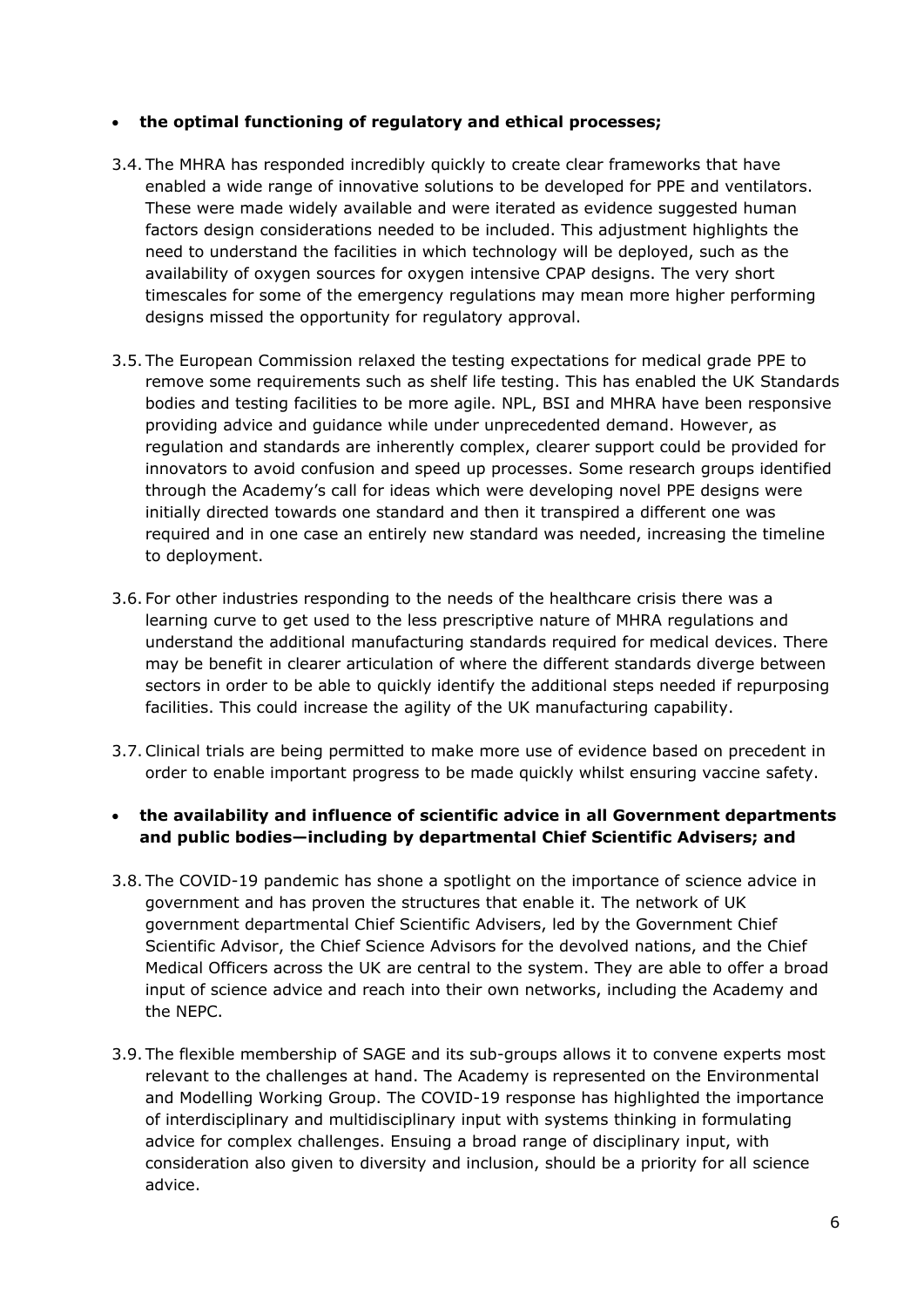- 3.10. The engineering profession believes the UK would benefit from having more engineers throughout government and the civil service, and attention paid to government's capacity to engage and use engineering advice. Engineers possess a distinct set of skills, complementary to scientists, with particular strengths in systems approaches, logistics, operations and development and deployment, all of which have proven important in responding to the COVID-19 pandemic.
- 3.11. Scrutiny of science advice is to be expected and is part of the scientific processes. As new evidence comes to light, scientists learn more and advice may need to be updated and altered. While the engineering community welcomed government placing science at the heart of the response to the COVID-19, they found the 'following the science' narrative unhelpful: with ever growing knowledge there is no one thing which constitutes 'the science' and it is the Ministers, not the scientists, that make the decisions, taking into consideration factors that go far beyond the science advice. As and when science advice changes, it is right that Ministers may need to update and change their approach – this is to be welcomed.
- **the extent to which decisions taken drew on that advice;**
- **4. The capacity to manufacture and distribute testing, diagnostics, therapeutics and vaccines:**
	- **both standing capacity and capacity able to be mobilised;**
	- 4.1. For the development of vaccines, consideration and funding was given to the need for new vaccines to be developed and disseminated rapidly, with support for multiple projects to ensure access to the most effective vaccine. In order to deliver the volume of vaccine required manufacturing processes are being developed while the vaccine goes through the clinical trial. Collaboration between academia and the deep industrial experience of GSK and AstraZeneca has been important to enabling this for many vaccine designs. Engineers are presently building the Vaccine Manufacturing Innovation Centre and repurposing the facilities at Centre for Process Innovation to be able to take the Imperial vaccine from demonstration to mass manufacture. Drawing on this engineering expertise is vital to ensure the manufacturing provides the necessary scale and consistent quality within budget.
	- 4.2.Alongside this, UKRI are also supporting innovative approaches to delivery for both the UK and globally, $12$  however additional support may be required to help these products scale to meet the global demand for vaccines. For example, one of the Academy's Enterprise Hub members who founded Ideabatic Ltd. is hoping to identify a manufacturing partner to help scale up the production of SMILE a last mile vaccine carrier developed to solve the issues of cold chain logistics in sub-Saharan climates.
- **5. The capturing during the crisis of data of the quantity and quality needed to inform:**
	- **decisions made during the crisis; and**
	- **to maximise the learnings afterwards;**
- **6. The mechanisms for communication of scientific evidence internationally, within national governments and with the public:**

<sup>12</sup> UKRI – Press release – [Creating](https://www.ukri.org/research/coronavirus/test-treatments-and-vaccines/creating-new-vaccines/) [new](https://www.ukri.org/research/coronavirus/test-treatments-and-vaccines/creating-new-vaccines/) [vaccines](https://www.ukri.org/research/coronavirus/test-treatments-and-vaccines/creating-new-vaccines/)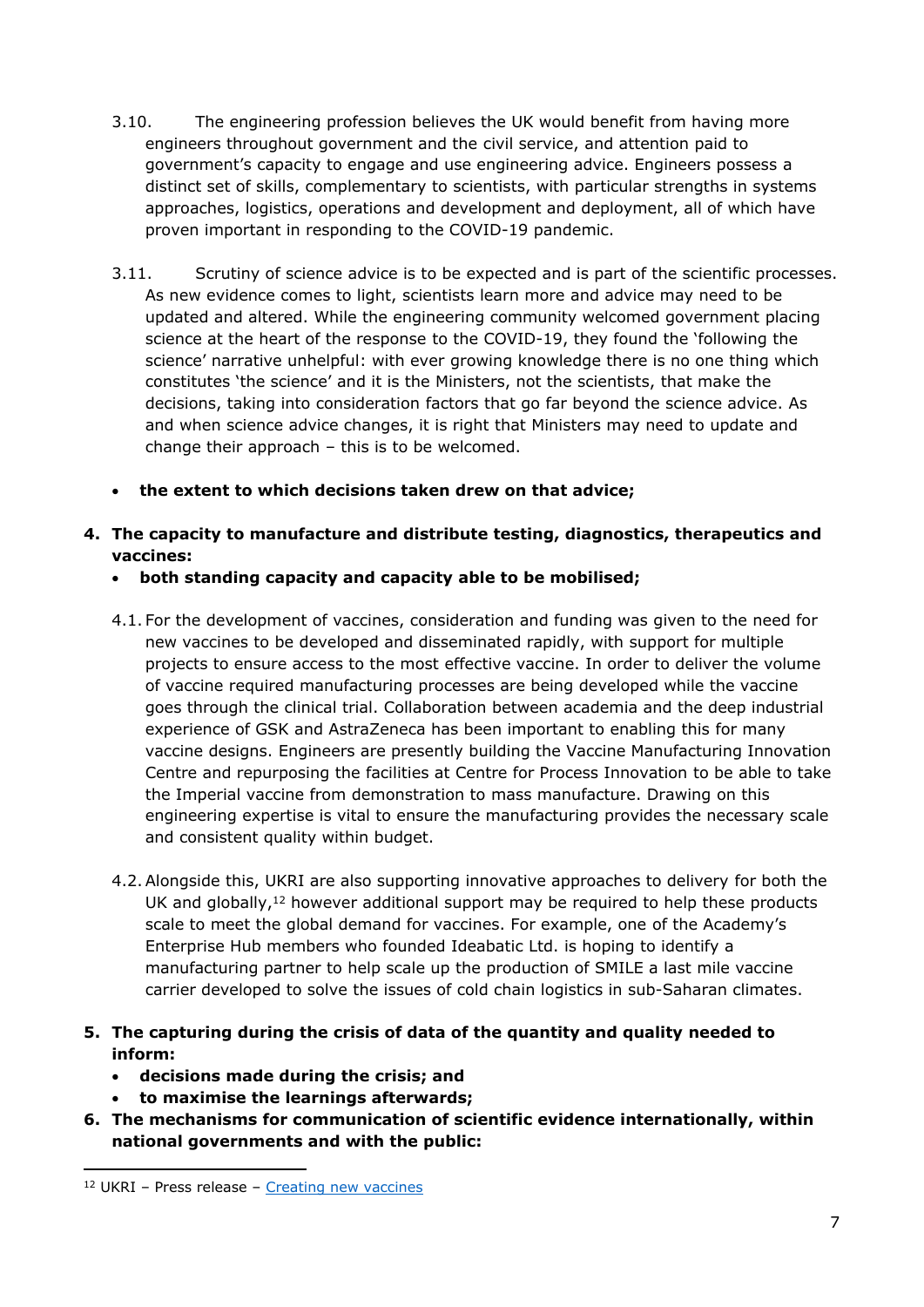- **including the handling of conflicting scientific opinions; and**
- **7. The UK's readiness for future outbreaks, including a consideration of:**
	- **the National Risk Register;**
	- **the UK Pandemic Influenza Strategy; and**
	- **PHE's Global Health and Infectious Diseases Strategy.**
	- 7.1. The COVID-19 pandemic has focussed the Academy and NEPC on how to ensure the UK is resilient to emergencies, including pandemics. Building resilience to emergencies requires long-term strategic planning and foresight, and is an area where engineering is well placed to offer advice, and also to input into operations and implementation. The Academy and NEPC have for instance worked with government to harness the expertise of and knowledge of engineers to identify supply chain sensitivities, champion resilient system design and deliver a framework of critical domestic capabilities.
	- 7.2.COVID-19 has put supply chains under severe pressure, revealing both strengths and weaknesses. There have been challenges scaling up production and distributing existing products, designs and innovations. Shortages in critical supplies like personal protective equipment (PPE) and chemical reagents for testing are ongoing challenges as the pandemic disrupts global supply chains. These disruptions include material shortages, uncertainty of access to international supplies and disrupted transport and logistics due to trade restrictions and costs. It is vital these pressures, and how supply chains are responding, are understood both to navigate the remainder of the pandemic and to learn lessons for a more resilient future.
	- 7.3.As an immediate response the Academy carried out an information gathering exercise across the engineering profession with the help of partners NEPC to assess the impacts on supply chains and to learn from them. The consultation focused on current supply chain challenges, mitigation efforts, and the challenges and shortages which may lie ahead, receiving responses from over 60 engineers which were refined at a roundtable attended by representatives with supply chain expertise across sectors, and enriched by further consultation with industry experts in procurement, logistics and finance. The resulting paper found many instances where supply chains responded well. It highlights the importance of supply networks reducing the risk of single point failures, of effective communication across these networks and the opportunity for technology to create more resilient supply chains enabled by effective regulations.<sup>13</sup>
	- 7.4.As the COVID-19 pandemic has brought the issue of interconnectedness and interdependencies to the fore and highlighted certain vulnerabilities, it has led to discussion of the UK's resilience to shocks and strains, and the domestic capabilities which underwrite that resilience and the UK's wider freedom of action and operational advantage.
	- 7.5. The Academy has initiated a piece of work to explore the UK's physical, digital and human capabilities by applying the defence principles of 'sovereign capability' more broadly, with the ambition of working with government to deliver a framework of critical domestic capabilities, informed by engineering, which will support the country's ability to absorb the unforeseeable in the future. Such abilities might include technical skills,

<sup>&</sup>lt;sup>13</sup> [Supply](https://www.raeng.org.uk/Publications/Reports/Supply-chain-challenges,-lessons-learned-and-oppor) [chain](https://www.raeng.org.uk/Publications/Reports/Supply-chain-challenges,-lessons-learned-and-oppor) [challenges,](https://www.raeng.org.uk/Publications/Reports/Supply-chain-challenges,-lessons-learned-and-oppor) [lessons](https://www.raeng.org.uk/Publications/Reports/Supply-chain-challenges,-lessons-learned-and-oppor) [learned](https://www.raeng.org.uk/Publications/Reports/Supply-chain-challenges,-lessons-learned-and-oppor) [and](https://www.raeng.org.uk/Publications/Reports/Supply-chain-challenges,-lessons-learned-and-oppor) [opportunities](https://www.raeng.org.uk/Publications/Reports/Supply-chain-challenges,-lessons-learned-and-oppor)